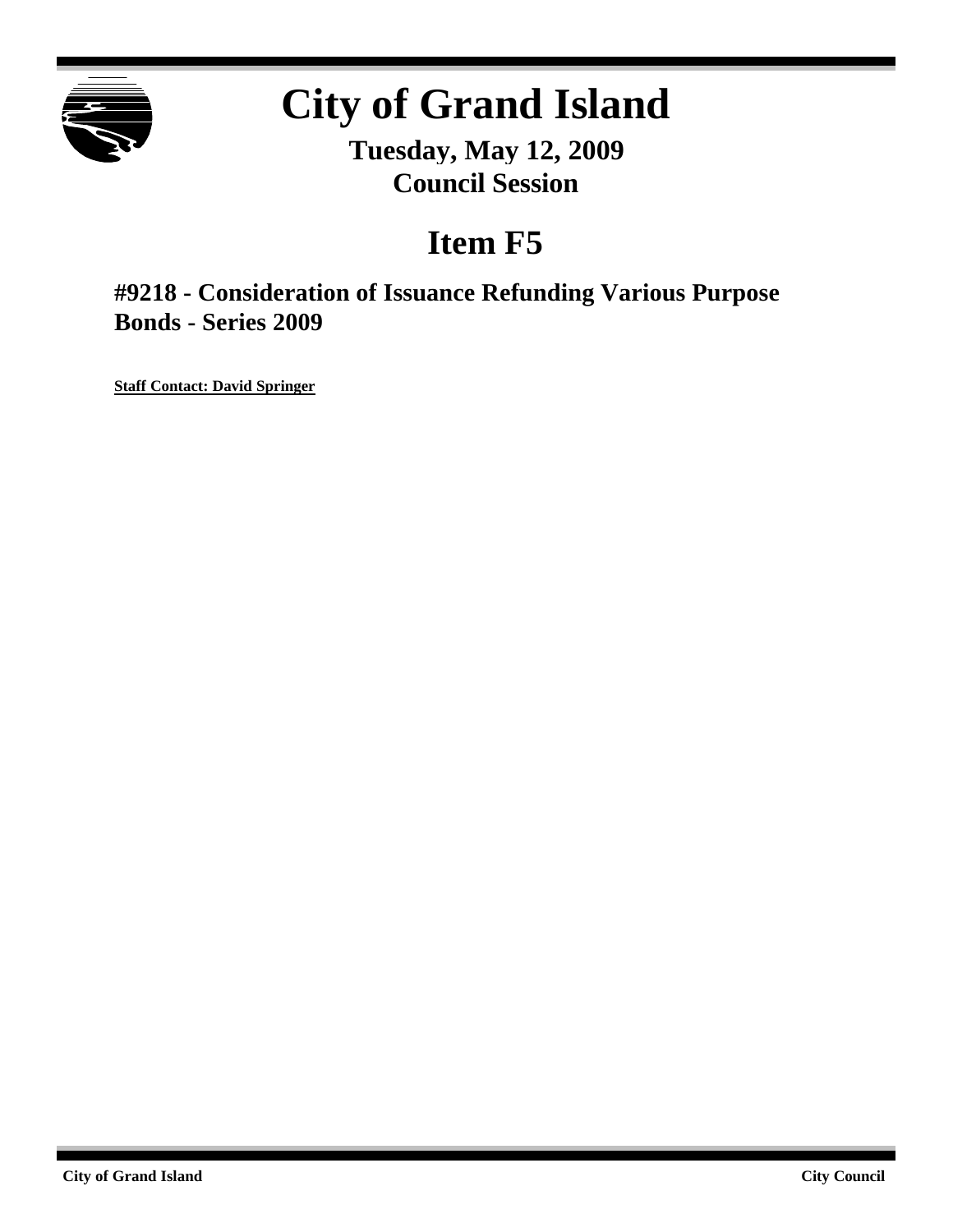## **Council Agenda Memo**

| From:           | Dave Springer, Finance Director                           |
|-----------------|-----------------------------------------------------------|
| <b>Meeting:</b> | May 12, 2009                                              |
| Subject:        | <b>Consideration of Refinancing Various Purpose Bonds</b> |
| Item $\#$ 's:   | $F-5 & 1-1$                                               |
| $Presenter(s):$ | Dave Springer, Finance Director                           |

## **Background**

On January 15, 2002, \$4,370,000 in Various Purpose bonds was issued by the City to partially finance various street and alley improvements, particularly, Improvement District No. 1221.

## **Discussion**

\$2,925,000 is still outstanding through December 15, 2017 at an average interest rate of 4.7791% and was callable by the City after January 15, 2007. Series 2009 Refunding Bonds can be issued to mature on the same December 15, 2017 date, with an average interest rate of2.9666%. The debt service savings from the refinancing totals approximately \$235,891 over the remaining life of the bonds. Those savings are net of issuance expenses associated with the refunding bonds; so, reflect true cash flow savings to the City.

## **Alternatives**

It appears that the Council has the following alternatives concerning the issue at hand. The Council may:

- 1. Approve the issuance of 2009 Refunding Bonds and retiring \$2,925,000 in 2002 Various Purpose Bonds.
- 2. Disapprove or /Deny the refinancing
- 3. Modify the Resolution to meet the wishes of the Council
- 4. Table the issue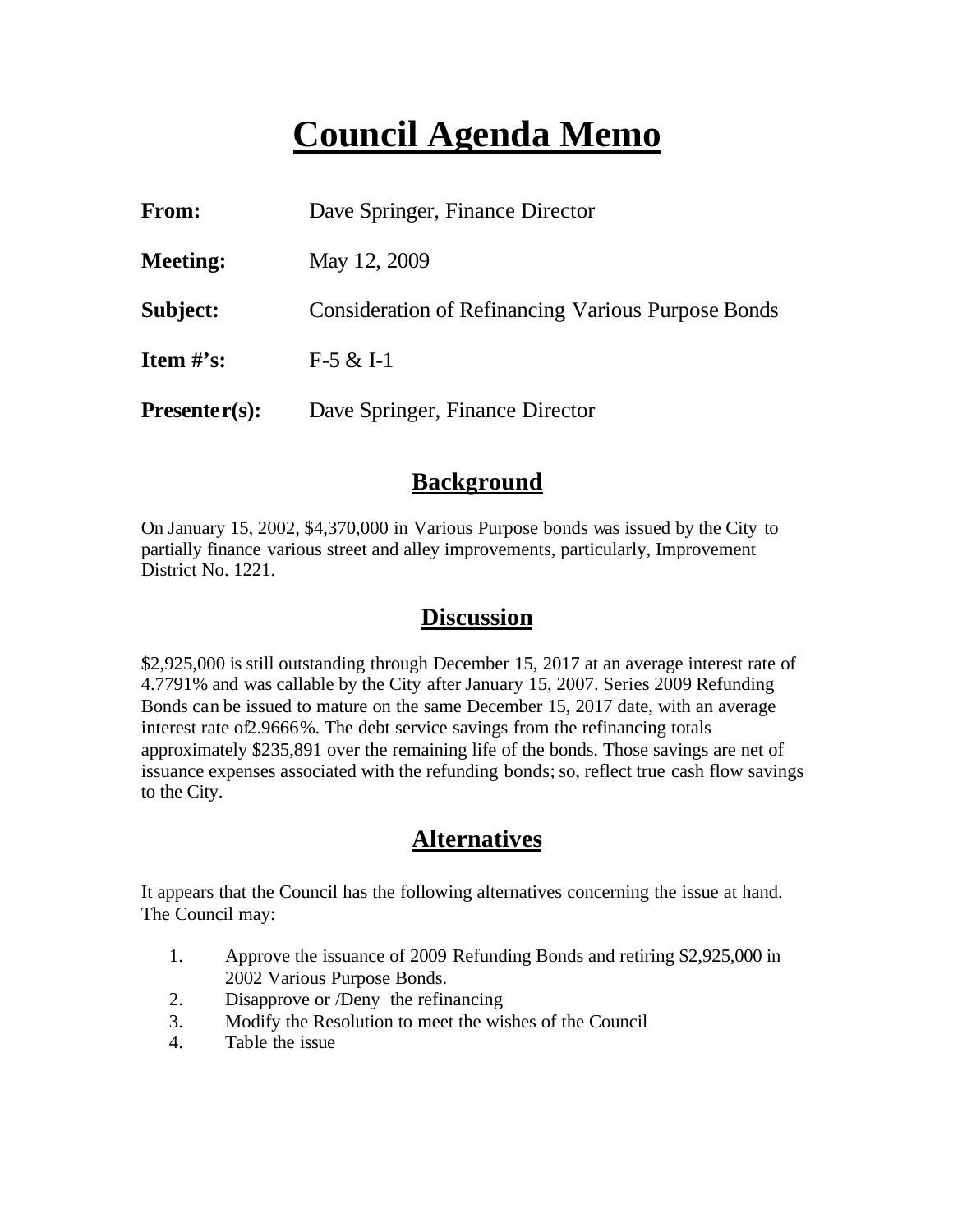## **Recommendation**

City Administration recommends that the Council approve the issuance of Series 2009 Refunding Bonds, as detailed above, and to pay and redeem the Series 2002 Various Purpose Bonds.

## **Sample Motion**

Move to approve the issuance of 2009 Refunding Bonds with the referenced ordinance.

Move to approve the resolution to pay and redeem the Series 2002 Various Purpose Bonds.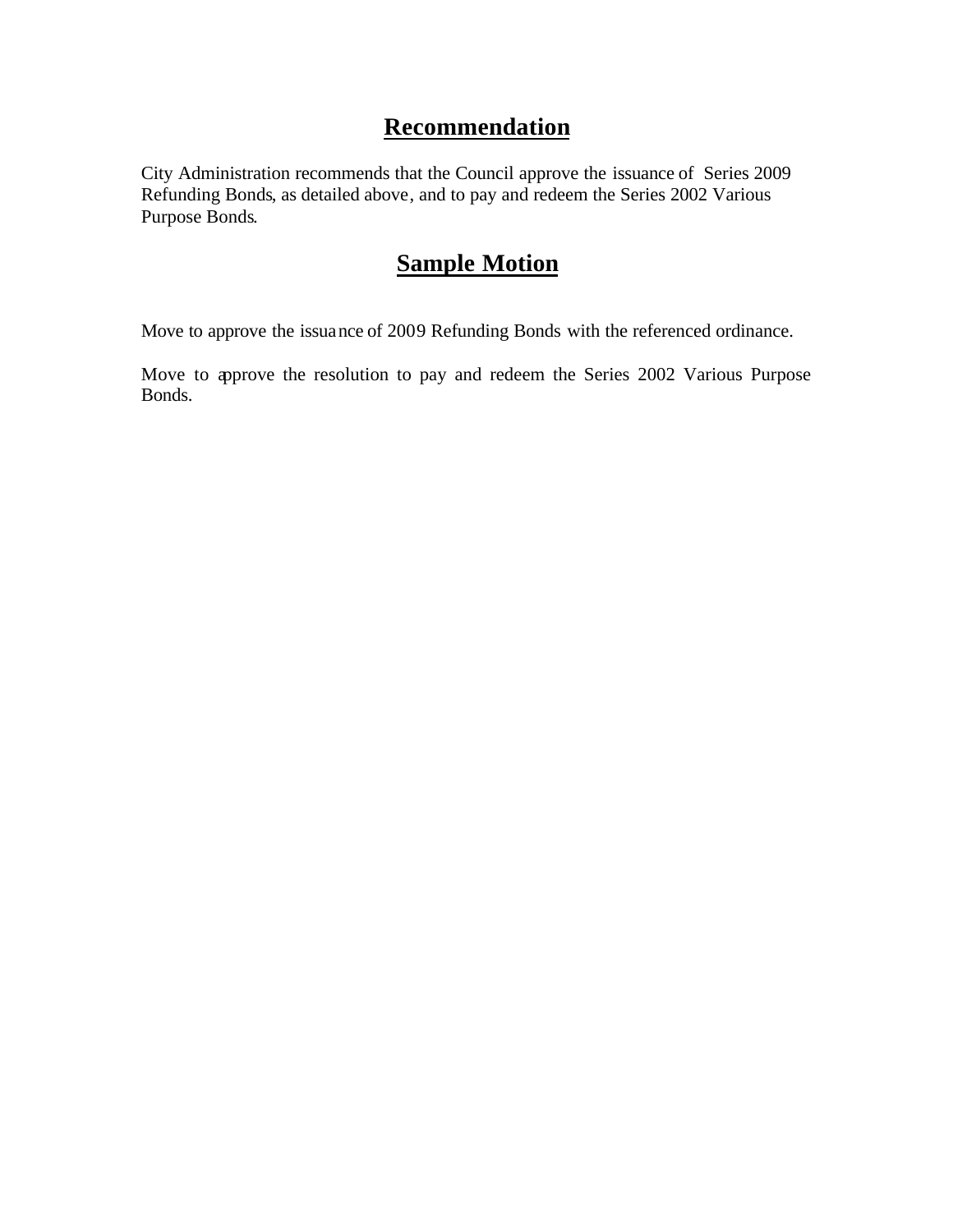#### ORDINANCE NO. 9218

#### AN ORDINANCE AUTHORIZING THE ISSUANCE OF REFUNDING BONDS OF THE CITY OF GRAND ISLAND, NEBRASKA, IN THE PRINCIPAL AMOUNT OF TWO MILLION

THOUSAND DOLLARS (\$  $\qquad \qquad$  ) FOR THE PURPOSE OF PAYING AND REDEEMING THE CITY'S VARIOUS PURPOSE BONDS, SERIES 2002, DATE OF ORIGINAL ISSUE – JANUARY 15, 2002, PRESENTLY OUTSTANDING IN THE PRINCIPAL AMOUNT OF \$2,925,000; DIRECTING THE APPLICATION OF THE PROCEEDS OF SAID BONDS; PRESCRIBING THE FORM OF SAID BONDS; PROVIDING FOR THE LEVY AND COLLECTION OF TAXES TO PAY THE SAME; PROVIDING FOR THE SALE OF THE BONDS; AUTHORIZING THE DELIVERY OF THE BONDS TO THE PURCHASER; AND ORDERING THE ORDINANCE PUBLISHED IN PAMPHLET FORM.

#### BE IT ORDAINED BY THE MAYOR AND COUNCIL OF THE CITY OF GRAND ISLAND,

#### NEBRASKA:

Section 1. The Mayor and City Council hereby find and determine that there have been heretofore

issued and are now outstanding and unpaid valid and interest bearing bonds of the City of Grand Island,

Nebraska, as follows:

Various Purpose Bonds, Series 2002, date of original issue - January 15, 2002, in the principal amount of Two Million Nine Hundred Twenty-five Thousand Dollars (\$2,925,000), numbered as shown on the books of the Paying Agent and Registrar becoming due and bearing interest as follows:

| <b>Maturity Date</b> | <b>Interest Rate</b> | <b>CUSIP No.</b> |
|----------------------|----------------------|------------------|
| December 15, 2009    | 4.20%                | 385622 MP 7      |
| December 15, 2010    | 4.30                 | 385622 MQ 5      |
| December 15, 2011    | 4.40                 | 385622 MR 3      |
| December 15, 2012    | 4.50                 | 385622 MS 1      |
| December 15, 2013    | 4.65                 | 385622 MT 9      |
| December 15, 2014    | 4.75                 | 385622 MU 6      |
| December 15, 2015    | 4.85                 | 385622 MV 4      |
| December 15, 2016    | 4.95                 | 385622 MW 2      |
| December 15, 2017    | 5.00                 | 385622 MX 0      |
|                      |                      |                  |

Said bonds are hereinafter referred to as the "Refunded Bonds."

Said bonds are subject to redemption at any time on or after January 15, 2007, at the principal amount thereof plus accrued interest, and said interest is payable semiannually.

Said Refunded Bonds were issued for the purpose of paying the costs of improving streets and alleys, intersections and areas formed by the crossing of streets, avenues or alleys and streets adjacent to real estate owned by the City in Street Improvement District No. 1221.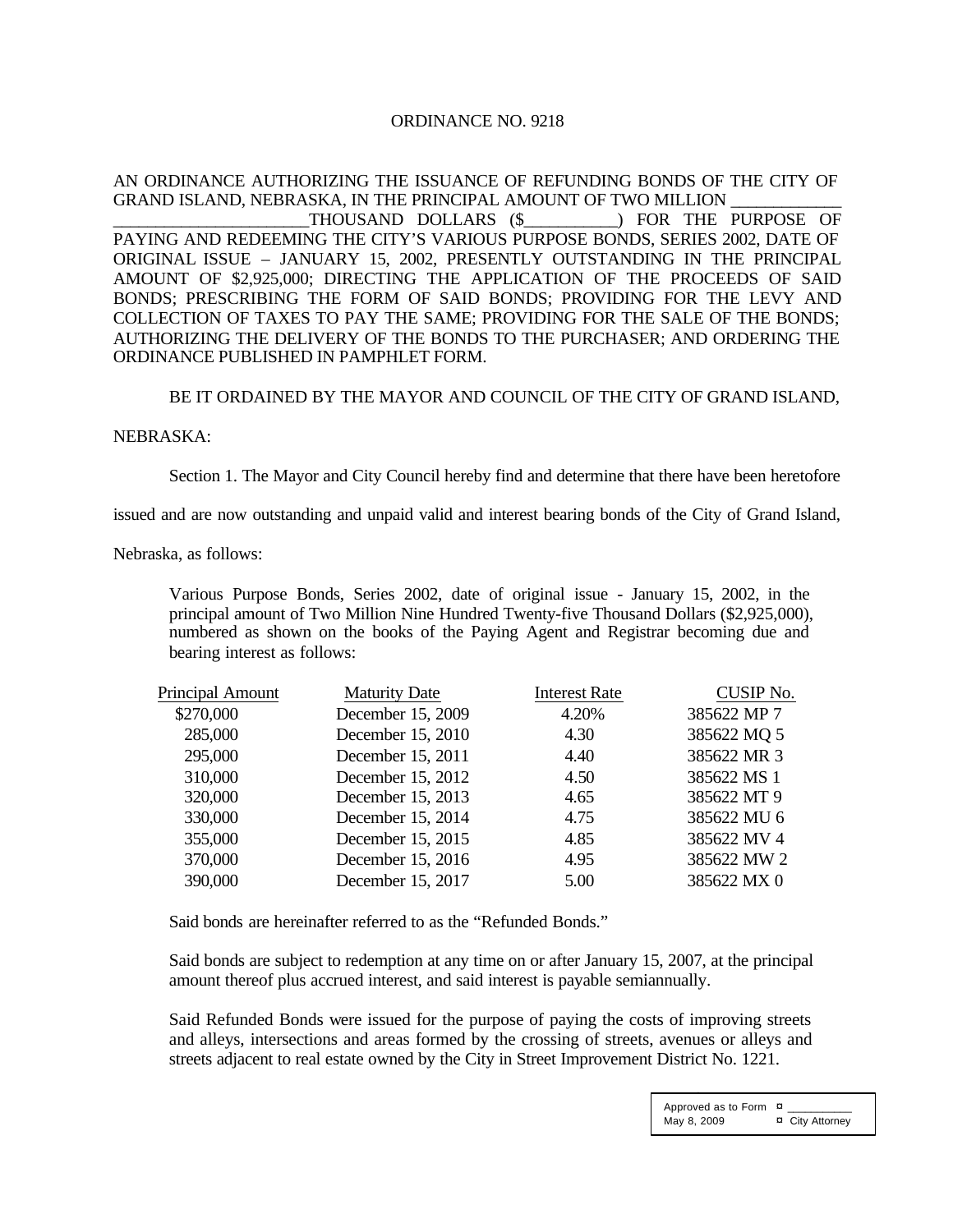Since the issuance of the Refunded Bonds, the rates of interest available in the markets have declined so that the City of Grand Island can effect a savings in interest costs by providing for payment in full of the Refunded Bonds as called for redemption on June 16, 2009 (the "Redemption Date") through the issuance of its refunding bonds. The Refunded Bonds have been called for redemption on the Redemption Date. For the purpose of making said redemption, it is for the best interest of the City to issue refunding bonds of the City in the principal amount of \$\_\_\_\_\_\_\_\_\_\_\_, pursuant to Section 10-142, Reissue Revised Statutes of Nebraska, 2007, and all laws amendatory thereof or supplementary thereto, and all conditions, acts and things required by law to exist or to be done precedent to the issuance of such refunding bonds do exist and have been done as required by law.

Section 2. For the purpose described in Section 1 hereof, there shall be and there are hereby ordered issued general obligation Refunding Bonds, Series 2009, of the City of Grand Island, Nebraska, in the principal amount of \_\_\_\_\_\_\_\_\_\_\_\_\_\_\_\_\_\_\_\_\_\_\_\_\_\_\_\_\_\_\_\_\_\_\_\_Thousand Dollars (\$\_\_\_\_\_\_\_\_\_\_) (the "Series 2009 Bonds") with said bonds bearing interest at the rates per annum (said interest to be computed on the basis of a 360-day year consisting of twelve 30-day months) and maturing on December 15 of each year in the principal amounts as follows:

| Principal     |                         |                         |
|---------------|-------------------------|-------------------------|
| <b>Amount</b> | <b>Date of Maturity</b> | <b>Rate of Interest</b> |
| \$275,000     | December 15, 2009       |                         |
| 315,000       | December 15, 2010       |                         |
| 320,000       | December 15, 2011       |                         |
| 325,000       | December 15, 2012       |                         |
| 330,000       | December 15, 2013       |                         |
| 330,000       | December 15, 2014       |                         |
| 350,000       | December 15, 2015       |                         |
| 355,000       | December 15, 2016       |                         |
| 370,000       | December 15, 2017       |                         |

The Series 2009 Bonds shall be issued in fully registered form in the denomination of \$5,000 or any integral multiple thereof. The date of original issue for the Series 2009 Bonds shall be the date of delivery thereof. Interest on the Series 2009 Bonds, at the respective rates for each maturity, shall be payable semiannually on June 15 and December 15 of each year, commencing December 15, 2009 (each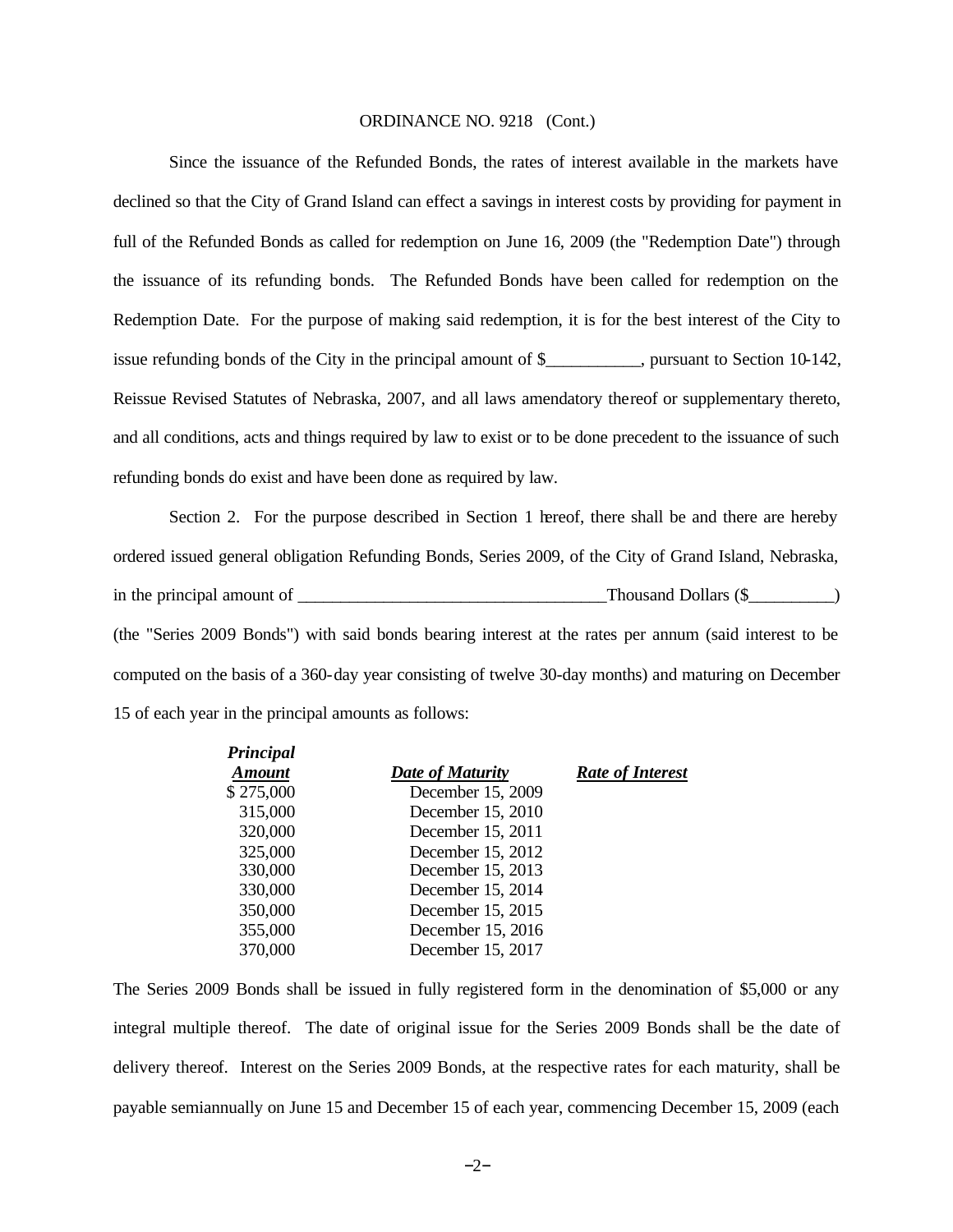of said dates an "Interest Payment Date") and the Series 2009 Bonds shall bear such interest from the date of original issue or the most recent Interest Payment Date, whichever is later. The interest due on each Interest Payment Date shall be payable to the registered owners of record as of the close of business on the last business day of the month immediately preceding the month in which the Interest Payment Date occurs (the "Record Date"), subject to the provisions of Section 4 hereof. The Series 2009 Bonds shall be numbered from 1 upwards in the order of their issuance. No Series 2009 Bond shall be issued originally or upon transfer or partial redemption having more than one principal maturity. The initial bond numbering and principal amounts for each of the Series 2009 Bonds issued shall be designated by the City's Treasurer as directed by the initial purchaser thereof. Payments of interest due on the Series 2009 Bonds prior to maturity or date of redemption shall be made by the Paying Agent and Registrar, as designated pursuant to Section 3 hereof, by mailing a check or draft in the amount due for such interest on each Interest Payment Date to the registered owner of each Series 2009 Bond, as of the Record Date for such Interest Payment Date, to such owner's registered address as shown on the books of registration as required to be maintained in Section 3 hereof. Payments of principal and accrued interest thereon due at maturity or at any date fixed for redemption prior to maturity shall be made by said Paying Agent and Registrar to the registered owners upon presentation and surrender of the Series 2009 Bonds to said Paying Agent and Registrar. The City and said Paying Agent and Registrar may treat the registered owner of any Series 2009 Bond as the absolute owner of such Series 2009 Bond for the purpose of making payments thereon and for all other purposes and neither the City nor the Paying Agent and Registrar shall be affected by any notice or knowledge to the contrary, whether such Series 2009 Bond or any installment of interest due thereon shall be overdue or not. All payments on account of interest or principal made to the registered owner of any Series 2009 Bond in accordance with the terms of this Ordinance shall be valid and effectual and shall be a discharge of the City and said Paying Agent and Registrar, in respect of the liability upon the Series 2009 Bonds or claims for interest to the extent of the sum or sums so paid.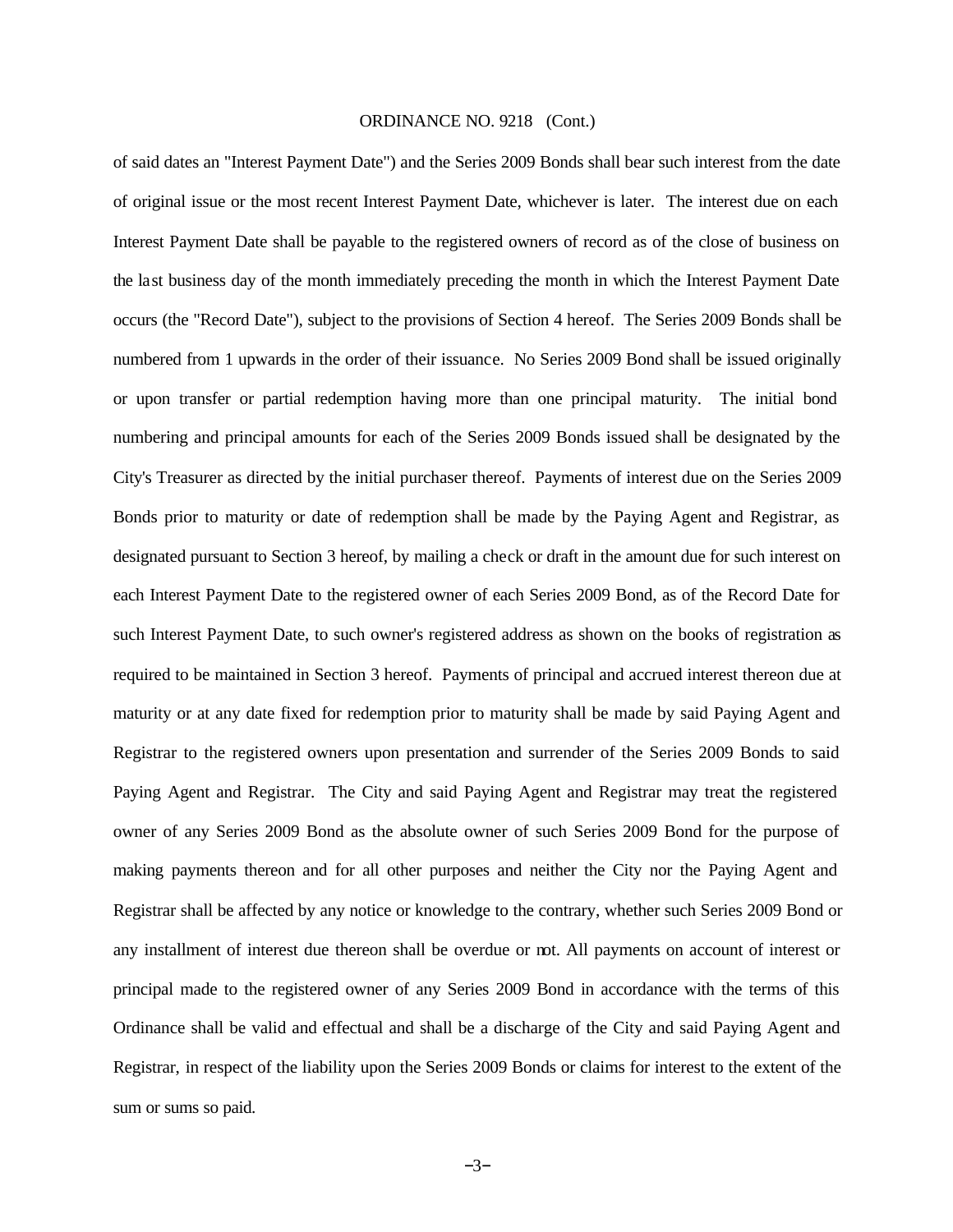Section 3. Cornerstone Bank, York, Nebraska, is hereby designated as Paying Agent and Registrar for the Series 2009 Bonds. Said Paying Agent and Registrar shall serve in such capacities under the terms of an agreement entitled "Paying Agent and Registrar's Agreement" between the City and said Paying Agent and Registrar, the form of which is hereby approved. The Mayor and City Clerk are hereby authorized to execute said agreement in substantially the form presented but with such changes as they shall deem appropriate or necessary. The Paying Agent and Registrar shall keep and maintain for the City books for the registration and transfer of the Series 2009 Bonds at its principal corporate trust office. The names and registered addresses of the registered owner or owners of the Series 2009 Bonds shall at all times be recorded in such books. Any Series 2009 Bond may be transferred pursuant to its provisions at the principal corporate trust office of said Paying Agent and Registrar by surrender of such Series 2009 Bond for cancellation, accompanied by a written instrument of transfer, in form satisfactory to said Paying Agent and Registrar, duly executed by the registered owner in person or by such owner's duly authorized agent, and thereupon the Paying Agent and Registrar on behalf of the City will deliver at its office (or send by registered mail to the transferee owner or owners thereof at such transferee owner's or owners' risk and expense), registered in the name of such transferee owner or owners, a new Series 2009 Bond or Series 2009 Bonds of the same interest rate, aggregate principal amount and maturity. To the extent of the denominations authorized for the Series 2009 Bonds by this Ordinance, one such bond may be transferred for several such bonds of the same interest rate and maturity, and for a like aggregate principal amount, and several such bonds may be transferred for one or several such bonds, respectively, of the same interest rate and maturity and for a like aggregate principal amount. In every case of transfer of a Series 2009 Bond, the surrendered Series 2009 Bond or Bonds shall be canceled and destroyed. All Series 2009 Bonds issued upon transfer of the Series 2009 Bonds so surrendered shall be valid obligations of the City evidencing the same obligations as the Series 2009 Bonds surrendered and shall be entitled to all the benefits and protection of this Ordinance to the same extent as the Series 2009 Bonds upon transfer of which they were delivered. The City and said Paying Agent and Registrar shall not be required to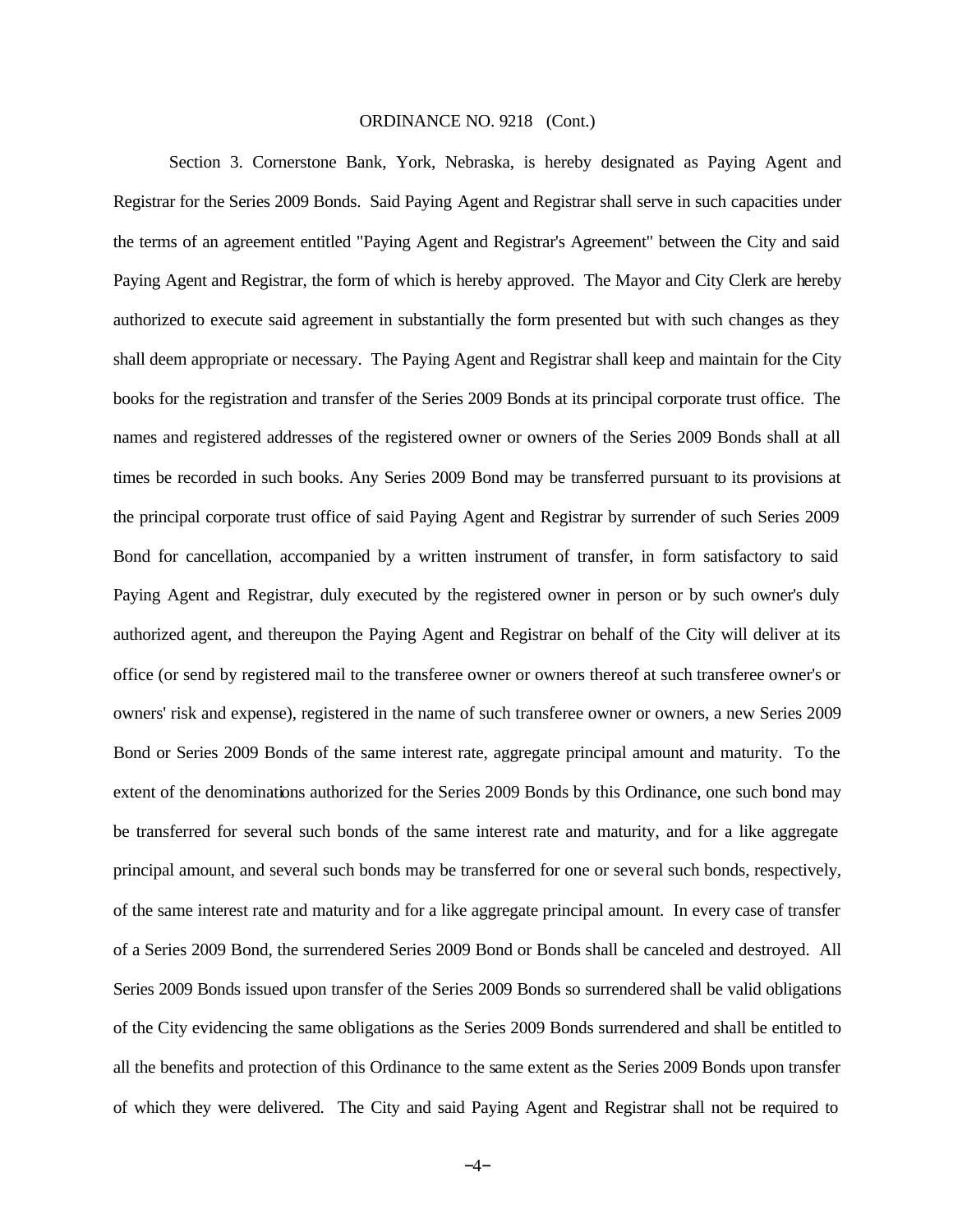transfer any Series 2009 Bond during any period from any Record Date until its immediately following Interest Payment Date or to transfer any Series 2009 Bond called for redemption for a period of 30 days next preceding the date fixed for redemption.

Section 4. In the event that payments of interest due on the Series 2009 Bonds on an Interest Payment Date are not timely made, such interest shall cease to be payable to the registered owners as of the Record Date for such Interest Payment Date and shall be payable to the registered owners of the Series 2009 Bonds as of a special date of record for payment of such defaulted interest as shall be designated by the Paying Agent and Registrar whenever monies for the purpose of paying such defaulted interest become available.

 Section 5. If the date for payment of the principal of or interest on the Series 2009 Bonds shall be a Saturday, Sunday, legal holiday or a day on which banking institutions in the city where the principal corporate trust office of the Paying Agent and Registrar is located are authorized by law or executive order to close, then the date for such payment shall be the next succeeding day which is not a Saturday, Sunday, legal holiday or a day on which such banking institutions are authorized to close, and payment on such day shall have the same force and effect as if made on the nominal date of payment.

Section 6. Series 2009 Bonds maturing December 15, 2014, and thereafter shall be subject to redemption, in whole or in part, prior to maturity at any time on or after the fifth anniversary of the date of original issue thereof at par plus accrued interest on the principal amount redeemed to the date fixed for redemption. The City may select the Series 2009 Bonds to be redeemed in its sole discretion but the Series 2009 Bonds shall be redeemed only in amounts of \$5,000 or integral multiples thereof. Series 2009 Bonds redeemed in part only shall be surrendered to said Paying Agent and Registrar in exchange for new Series 2009 Bonds evidencing the unredeemed principal thereof. Notice of redemption of any Series 2009 Bond called for redemption shall be given at the direction of the City by said Paying Agent and Registrar by mail not less than 30 days prior to the date fixed for redemption, first class, postage prepaid, sent to the registered owner of such Series 2009 Bond at said owner's registered address. Such notice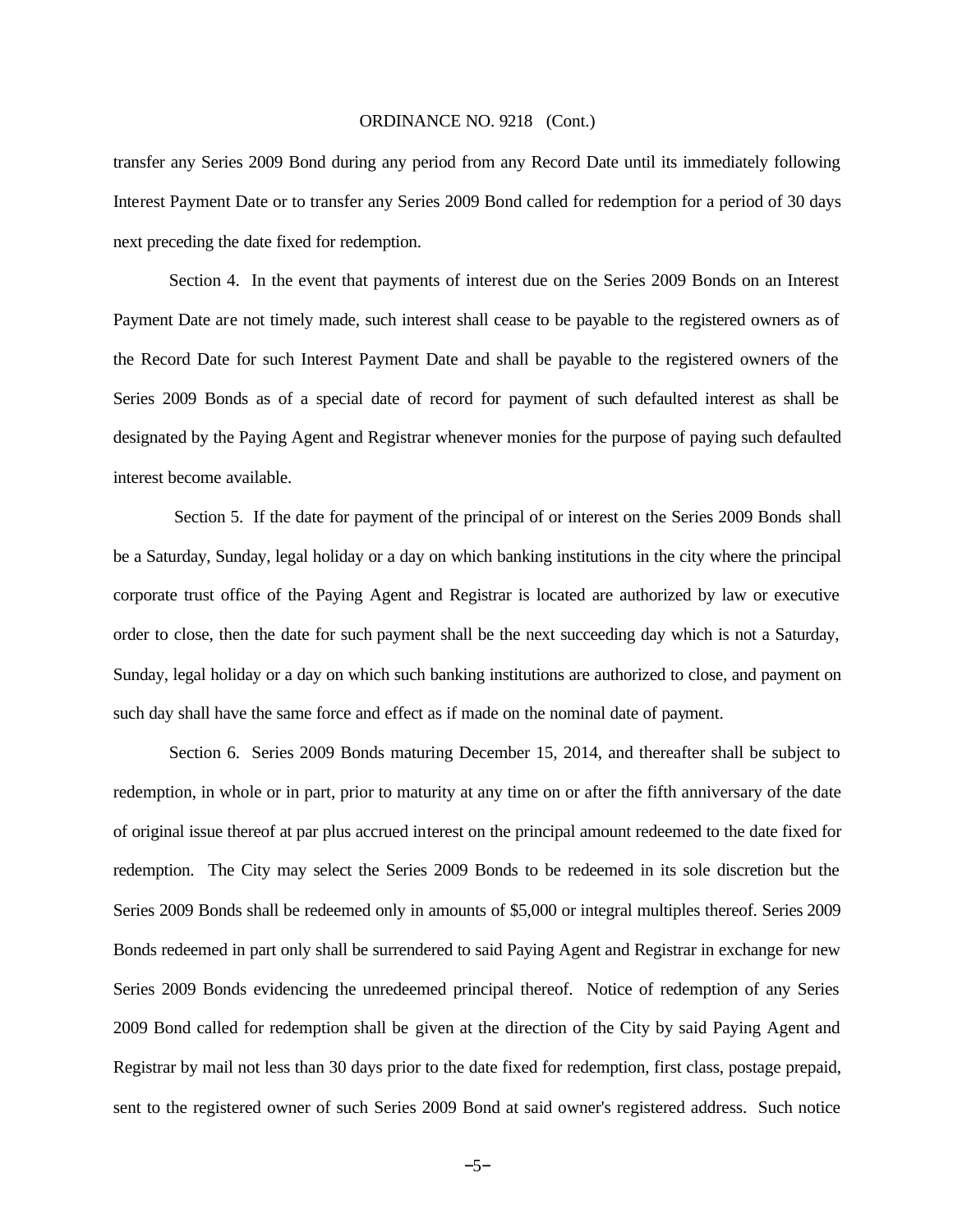shall designate the Series 2009 Bond or Series 2009 Bonds to be redeemed by maturity or otherwise, the date of original issue and the date fixed for redemption and shall state that such Series 2009 Bond or Series 2009 Bonds are to be presented for prepayment at the principal corporate trust office of said Paying Agent and Registrar. In case of any Series 2009 Bond partially redeemed, such notice shall specify the portion of the principal amount of such Series 2009 Bond to be redeemed. No defect in the mailing of notice for any Series 2009 Bond shall affect the sufficiency of the proceedings of the City designating the Series 2009 Bonds called for redemption or the effectiveness of such call for Series 2009 Bonds for which notice by mail has been properly given and the City shall have the right to further direct notice of redemption for any such Series 2009 Bond for which defective notice has been given.

Section 7. The Series 2009 Bonds shall be in substantially the following form: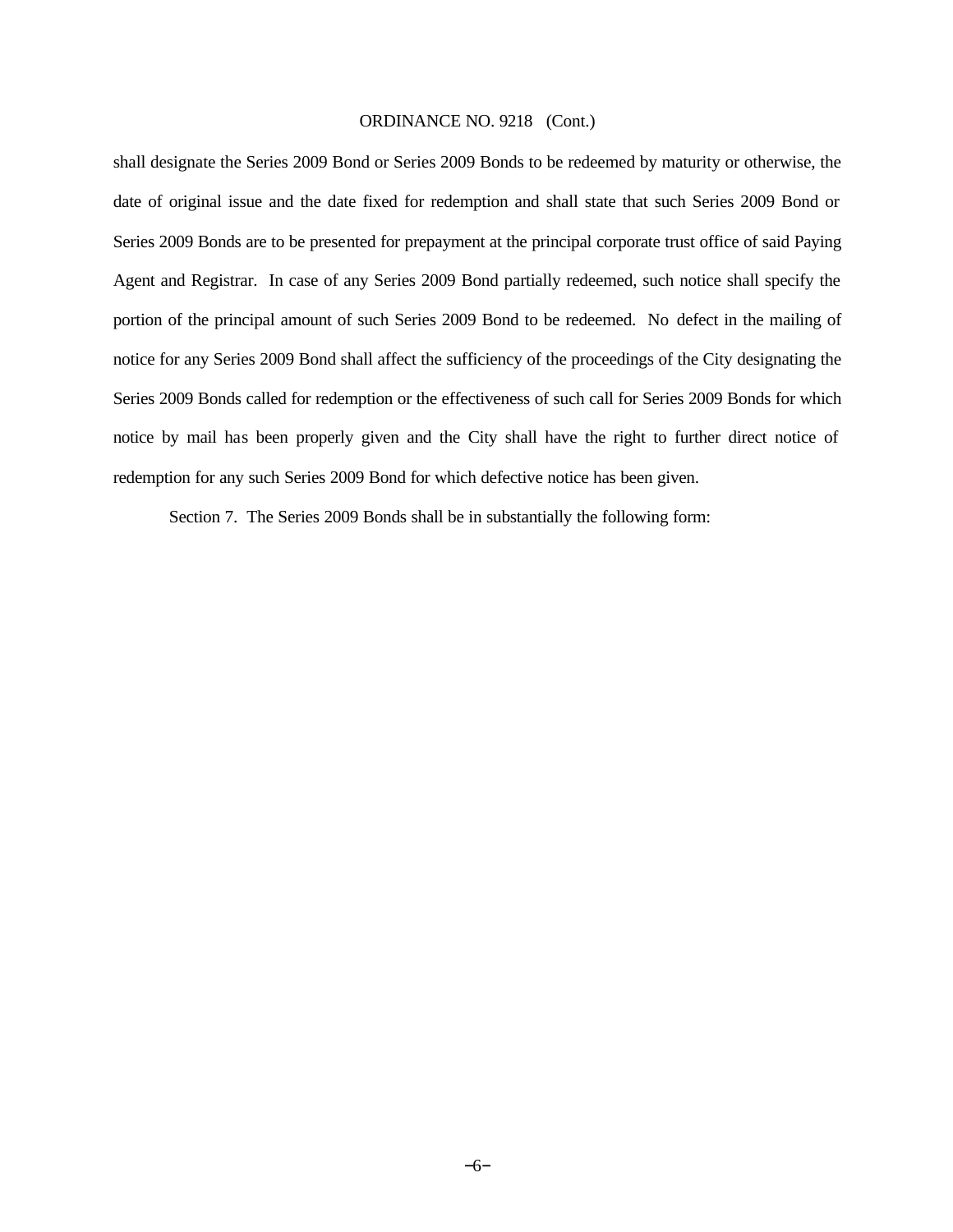#### UNITED STATES OF AMERICA STATE OF NEBRASKA COUNTY OF HALL

#### REFUNDING BOND OF THE CITY OF GRAND ISLAND, NEBRASKA SERIES 2009

| No.               |                      |                        |           |
|-------------------|----------------------|------------------------|-----------|
| Interest Rate     | <b>Maturity Date</b> | Date of Original Issue | CUSIP No. |
|                   | December $15, \_\_$  | 2009                   |           |
| Registered Owner: |                      |                        |           |

Principal Amount: Dollars (\$  $\qquad \qquad$  Dollars (\$  $\qquad \qquad$  )

KNOW ALL PERSONS BY THESE PRESENTS: That the City of Grand Island, in the County of Hall, in the State of Nebraska, hereby acknowledges itself to owe and for value received promises to pay to the registered owner specified above, or registered assigns, the principal amount specified above in lawful money of the United States of America on the date of maturity specified above with interest thereon to maturity (or earlier redemption) from the date of original issue or most recent Interest Payment Date, whichever is later, at the rate per annum specified above, payable semiannually on June 15 and December 15 of each year, commencing December 15, 2009 (each of said dates an "Interest Payment Date"). Said interest shall be computed on the basis of a 360-day year consisting of twelve 30-day months. The principal hereof and unpaid accrued interest thereon due at maturity or upon redemption prior to maturity are payable upon presentation and surrender of this bond at the principal corporate trust office of Cornerstone Bank, the Paying Agent and Registrar, in York, Nebraska. Interest on this bond due prior to maturity or earlier redemption will be paid on each Interest Payment Date by a check or draft mailed by the Paying Agent and Registrar to the registered owner of this bond, as shown on the books of record maintained by the Paying Agent and Registrar, at the close of business on the last business day of the month immediately preceding the month in which the Interest Payment Date occurs, to such owner's registered address as shown on such books and records. Any interest not so timely paid shall cease to be payable to the person entitled thereto as of the record date such interest was payable , and shall be payable to the person who is the registered owner of this bond (or of one or more predecessor bonds hereto) on such special record date for payment of such defaulted interest as shall be fixed by the Paying Agent and Registrar whenever monie s for such purpose become available. For the prompt payment of this bond, principal and interest, as the same become due, the full faith, credit and resources of said City are hereby irrevocably pledged.

This bond is one of an issue of fully registered bonds of the total principal amount of \_\_\_\_\_\_\_\_\_

Thousand Dollars (\$  $\qquad \qquad$  ), of even date and like tenor except as to date of maturity, rate of interest and denomination which were issued by the City for the purpose of paying and redeeming the City's Various Purpose Bonds, Series 2002, Date of Original Issue - January 15, 2002, in the outstanding principal amount of \$2,925,000, all in strict compliance with Section 10-142, R.R.S. Neb. 2007, as amended. The issuance of said bonds has been authorized by proceedings duly had and an ordinance legally passed, approved and published by the Mayor and Council of said City.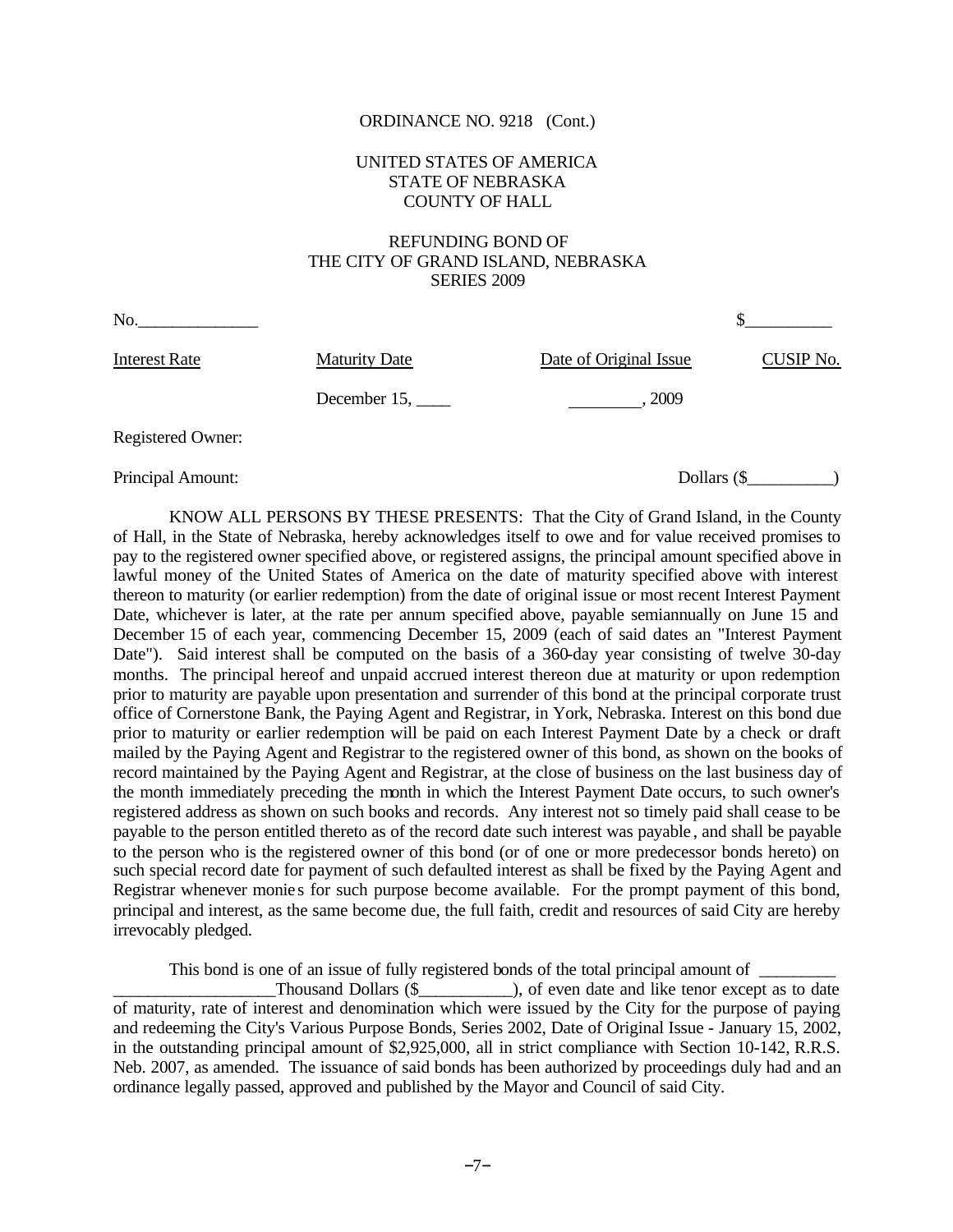Bonds of this issue maturing December 15, 2014 and thereafter are subject to redemption at the option of the City, in whole or in part, at any time on or after the fifth anniversary of the date of original issue thereof, at par plus interest accrued on the principal amount redeemed to the date fixed for redemption. Notice of redemption shall be given by mail to the registered owner of any bond to be redeemed at said registered owner's address in the manner specified in the ordinance authorizing said issue of bonds. Individual bonds may be redeemed in part but only in \$5,000 amounts or integral multiples thereof.

This bond is transferable by the registered owner or such owner's attorney duly authorized in writing at the principal corporate trust office of the Paying Agent and Registrar upon surrender and cancellation of this bond, and thereupon a new bond or bonds of the same aggregate principal amount, interest rate and maturity will be issued to the transferee as provided in the ordinance authorizing said issue of bonds, subject to the limitations therein prescribed. The City, the Paying Agent and Registrar and any other person may treat the person in whose name this bond is registered as the absolute owner hereof for the purpose of receiving payment due hereunder and for all purposes and shall not be affected by any notice to the contrary, whether this bond be overdue or not.

If the date for payment of the principal of or interest on this bond shall be a Saturday, Sunday, legal holiday or a day on which banking institutions in the city where the principal corporate trust office of the Paying Agent and Registrar is located are authorized by law or executive order to close, then the date for such payment shall be the next succeeding day which is not a Saturday, Sunday, legal holiday or a day on which such banking institutions are authorized to close, and payment on such day shall have the same force and effect as if made on the nominal date of payment.

IT IS HEREBY CERTIFIED AND WARRANTED that all conditions, acts and things required by law to exist or to be done precedent to and in the issuance of this bond and in the issuance of the bonds refunded hereby did exist, did happen and were done and performed in regular and due form and time as required by law and that the indebtedness of said City, including this bond and the bonds refunded hereby, does not exceed any limitation imposed by law. The City agrees that it will cause to be levied and collected annually a tax by valuation on all the taxable property in the City, in addition to all other taxes, sufficient in rate and amount to fully pay the principal and interest of this bond and the other bonds of this issue as the same become due.

AS PROVIDED IN THE ORDINANCE REFERRED TO HEREIN, UNTIL THE TERMINATION OF THE SYSTEM OF BOOK-ENTRY-ONLY TRANSFERS THROUGH THE DEPOSITORY TRUST COMPANY, NEW YORK, NEW YORK (TOGETHER WITH ANY SUCCESSOR SECURITIES DEPOSITORY APPOINTED PURSUANT TO THE ORDINANCE, "DTC"), AND NOTWITHSTANDING ANY OTHER PROVISIONS OF THE ORDINANCE TO THE CONTRARY, A PORTION OF THE PRINCIPAL AMOUNT OF THIS BOND MAY BE PAID OR REDEEMED WITHOUT SURRENDER HEREOF TO THE PAYING AGENT AND REGISTRAR. DTC OR A NOMINEE, TRANSFEREE OR ASSIGNEE OF DTC OF THIS BOND MAY NOT RELY UPON THE PRINCIPAL AMOUNT INDICATED HEREON AS THE PRINCIPAL AMOUNT HEREOF OUTSTANDING AND UNPAID. THE PRINCIPAL AMOUNT HEREOF OUTSTANDING AND UNPAID SHALL FOR ALL PURPOSES BE THE AMOUNT DETERMINED IN THE MANNER PROVIDED IN THE ORDINANCE.

UNLESS THIS BOND IS PRESENTED BY AN AUTHORIZED OFFICER OF DTC (A) TO THE PAYING AGENT AND REGISTRAR FOR REGISTRATION OF TRANSFER OR EXCHANGE OR (B) TO THE PAYING AGENT AND REGISTRAR FOR PAYMENT OF PRINCIPAL, AND ANY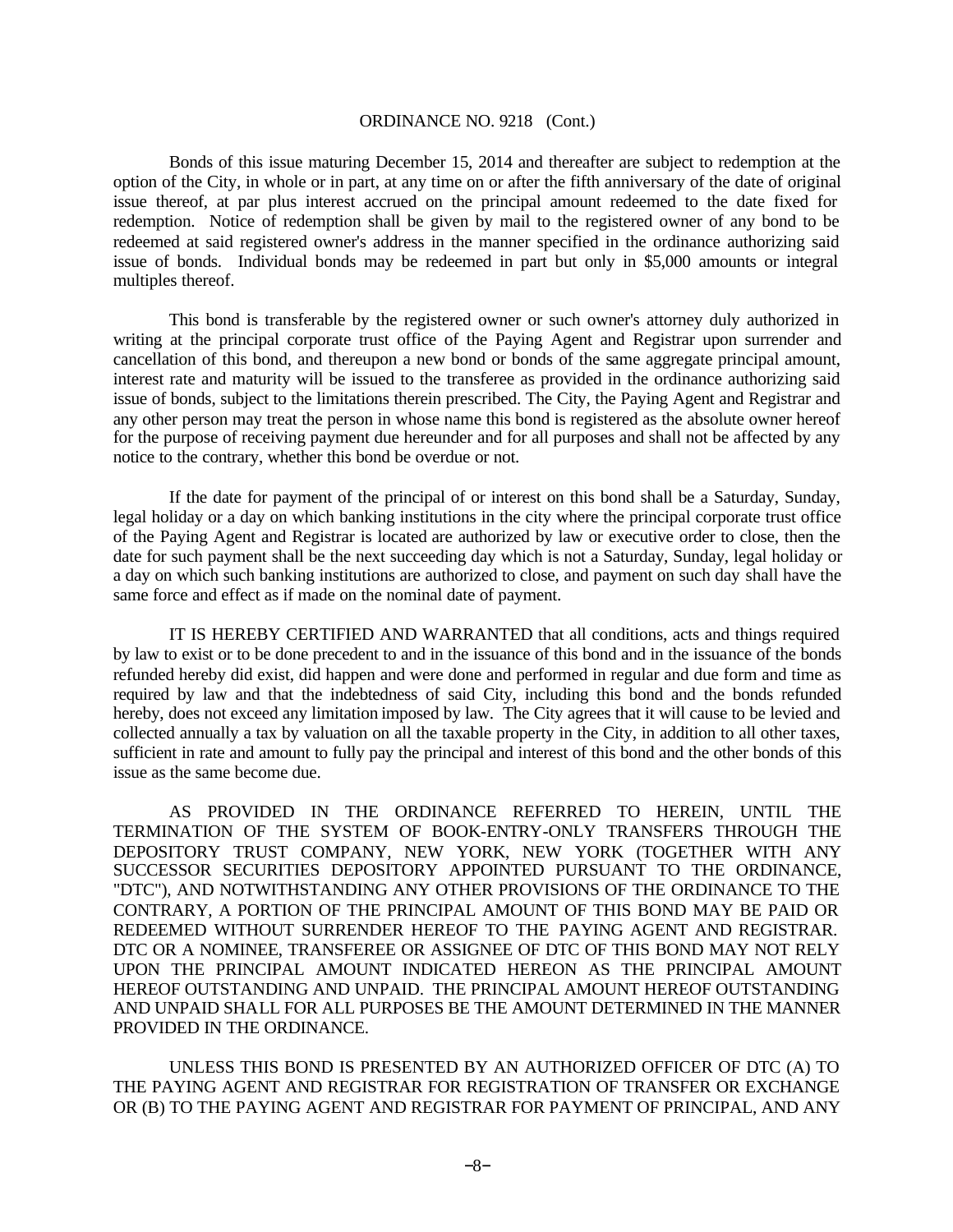BOND ISSUED IN REPLACEMENT HEREOF OR SUBSTITUTION HEREOF IS REGISTERED IN THE NAME OF DTC AND ANY PAYMENT IS MADE TO DTC OR ITS NOMINEE, ANY TRANSFER, PLEDGE OR OTHER USE HEREOF FOR VALUE OR OTHERWISE BY OR TO ANY PERSONS IS WRONGFUL BECAUSE ONLY THE REGISTERED OWNER HEREOF, DTC OR ITS NOMINEE, HAS AN INTEREST HEREIN.

This bond shall not be valid and binding on the City until authenticated by the Paying Agent and Registrar.

IN WITNESS WHEREOF, the Mayor and Council of the City of Grand Island, Nebraska, have caused this bond to be executed on behalf of the City with the facsimile signatures of the Mayor and the City Clerk and by causing the official seal of the City to be imprinted hereon or affixed hereto, all as of the date of original issue specified above.

#### CITY OF GRAND ISLAND, NEBRASKA

\_\_\_\_\_\_\_\_\_\_\_\_\_\_\_\_\_\_\_\_\_\_\_\_\_\_\_\_\_\_\_\_\_\_\_\_\_\_\_

Mayor

ATTEST:

City Clerk

\_\_\_\_\_\_\_\_\_\_\_\_\_\_\_\_\_\_\_\_\_\_\_\_\_\_\_\_\_\_\_\_\_\_\_\_\_\_\_\_\_

(SEAL)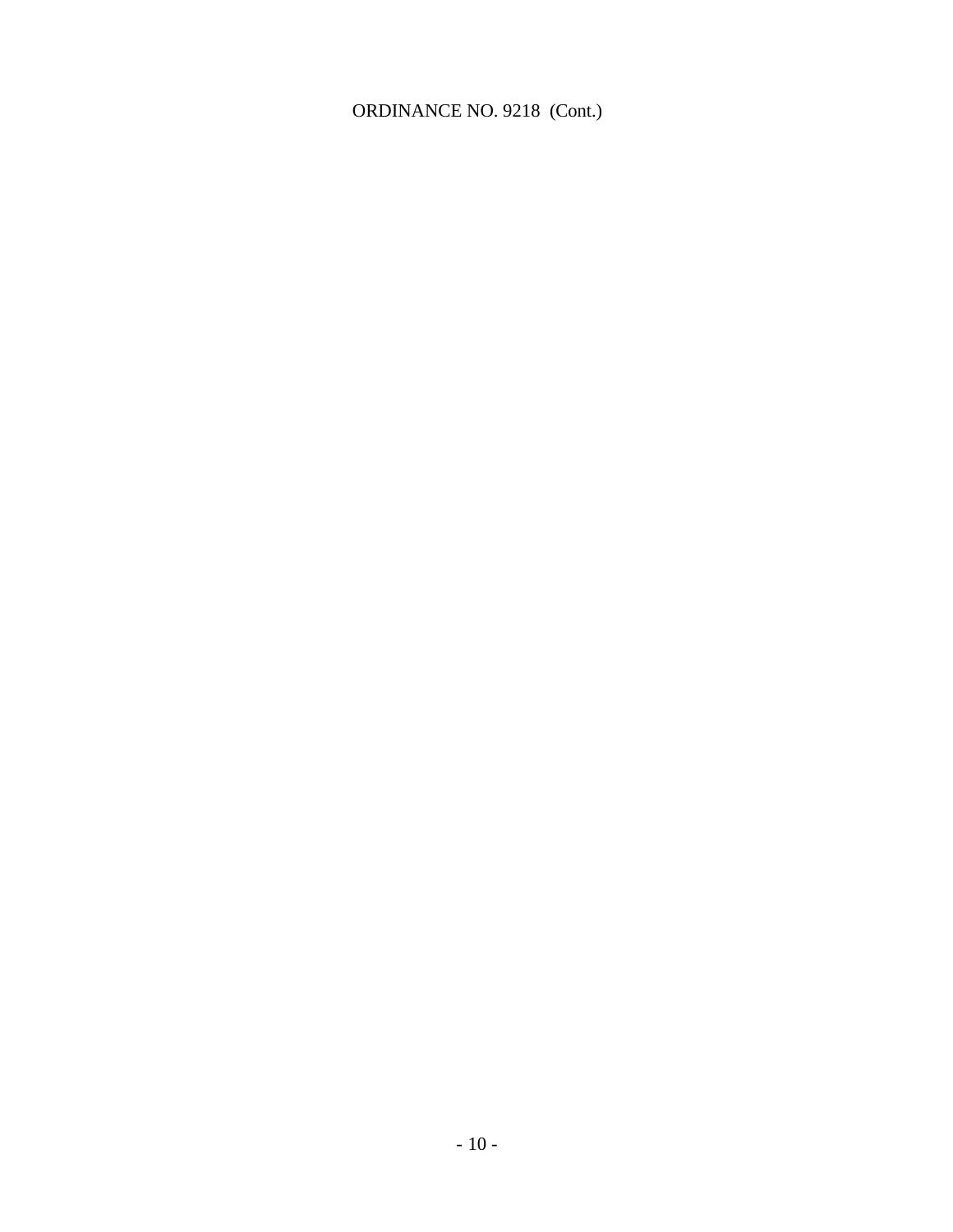#### **CERTIFICATE OF AUTHENTICATION**

This bond is one of the bonds authorized by the Ordinance of the Mayor and City Council of the City of Grand Island, in the State of Nebraska, described in the foregoing bond.

> Cornerstone Bank York, Nebraska Paying Agent and Registrar

By:  $\mathbf{Q}$ 

Authorized Signature

(Form of Assignment)

For value received hereby sells, assigns and transfers unto

|                                                                                                            |  |  |  |  |  | the within bond and hereby irrevocably constitutes and appoints |                                   |  |
|------------------------------------------------------------------------------------------------------------|--|--|--|--|--|-----------------------------------------------------------------|-----------------------------------|--|
|                                                                                                            |  |  |  |  |  |                                                                 | attorney, to transfer the same on |  |
| the books of registration in the principal corporate trust office of the within mentioned Paying Agent and |  |  |  |  |  |                                                                 |                                   |  |
| Registrar with full power of substitution in the premises.                                                 |  |  |  |  |  |                                                                 |                                   |  |

Dated:

Registered Owner(s)

\_\_\_\_\_\_\_\_\_\_\_\_\_\_\_\_\_\_\_\_\_\_\_\_\_\_\_\_\_\_\_\_\_\_\_\_\_\_\_\_\_ \_\_\_\_\_\_\_\_\_\_\_\_\_\_\_\_\_\_\_\_\_\_\_\_\_\_\_\_\_\_\_\_\_\_\_\_\_\_\_\_\_

\_\_\_\_\_\_\_\_\_\_\_\_\_\_\_\_\_\_\_\_\_\_\_\_\_\_\_\_\_\_\_\_\_\_\_\_\_\_\_\_\_

Signature Guaranteed

By \_\_\_\_\_\_\_\_\_\_\_\_\_\_\_\_\_\_\_\_\_\_\_\_\_\_\_\_\_\_\_\_\_\_\_ \_\_\_\_\_\_\_\_\_\_\_\_\_\_\_\_\_\_\_\_\_\_\_\_\_\_\_\_\_\_\_\_\_\_\_\_\_\_

Authorized Officer(s)

Note: The signature(s) on this assignment MUST CORRESPOND with the name(s) as written on the face of the within bond in every particular, without alteration, enlargement or any change whatsoever, and must be guaranteed by a commercial bank or a trust company or by a firm having membership on the New York, Midwest or other stock exchange.

Section 8. Each of the Series 2009 Bonds shall be executed on behalf of the City with the facsimile signatures of the Mayor and the City Clerk and shall have imprinted thereon the City's seal. The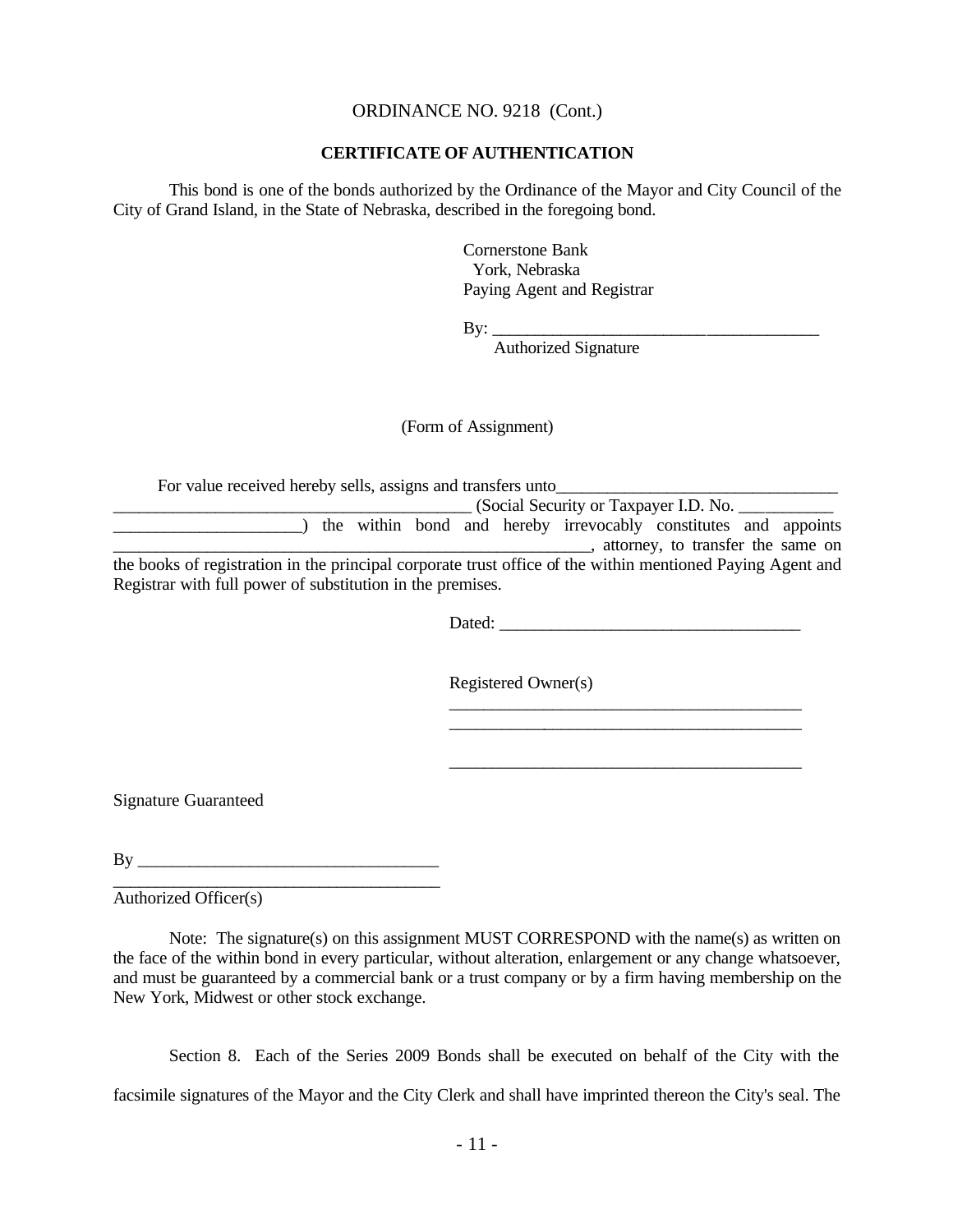Series 2009 Bonds shall be issued initially as "book-entry-only" bonds under the services of The Depository Trust Company (the "Depository"), with one typewritten bond per maturity being issued to the Depository. In such connection said officers are authorized to execute and deliver a Letter of Representations (the "Letter of Representations") in the form required by the Depository (which may be in the form of a blanket letter, including any such letter previously executed and delivered), for and on behalf of the City, which shall thereafter govern matters with respect to registration, transfer, payment and redemption of the Series 2009 Bonds. With respect to the issuance of the Series 2009 Bonds as "book-entry-only" bonds, the following provisions shall apply:

(a) The City and the Paying Agent and Registrar shall have no responsibility or obligation to any broker-dealer, bank or other financial institution for which the Depository holds Series 2009 Bonds as securities depository (each, a "Bond Participant") or to any person who is an actual purchaser of a Series 2009 Bond from a Bond Participant while the Series 2009 Bonds are in book-entry form (each, a "Beneficial Owner") with respect to the following:

 (i) the accuracy of the records of the Depository, any nominees of the Depository or any Bond Participant with respect to any ownership interest in the Series 2009 Bonds,

 (ii) the delivery to any Bond Participant, any Beneficial Owner or any other person, other than the Depository, of any notice with respect to the Series 2009 Bonds, including any notice of redemption, or

 (iii) the payment to any Bond Participant, any Beneficial Owner or any other person, other than the Depository, of any amount with respect to the Series 2009 Bonds. The Paying Agent and Registrar shall make payments with respect to the Series 2009 Bonds only to or upon the order of the Depository or its nominee, and all such payments shall be valid and effective fully to satisfy and discharge the obligations with respect to such Series 2009 Bonds to the extent of the sum or sums so paid. No person other than the Depository shall receive an authenticated Bond, except as provided in (e) below.

 (b) Upon receipt by the Paying Agent and Registrar of written notice from the Depository to the effect that the Depository is unable or unwilling to discharge its responsibilities, the Paying Agent and Registrar shall issue, transfer and exchange Series 2009 Bonds requested by the Depository in appropriate amounts. Whenever the Depository requests the Paying Agent and Registrar to do so, the Paying Agent and Registrar will cooperate with the Depository in taking appropriate action after reasonable notice (i) to arrange, with the prior written consent of the City, for a substitute depository willing and able upon reasonable and customary terms to maintain custody of the Series 2009 Bonds or (ii) to make available Series 2009 Bonds registered in whatever name or names as the Beneficial Owners transferring or exchanging such Series 2009 Bonds shall designate.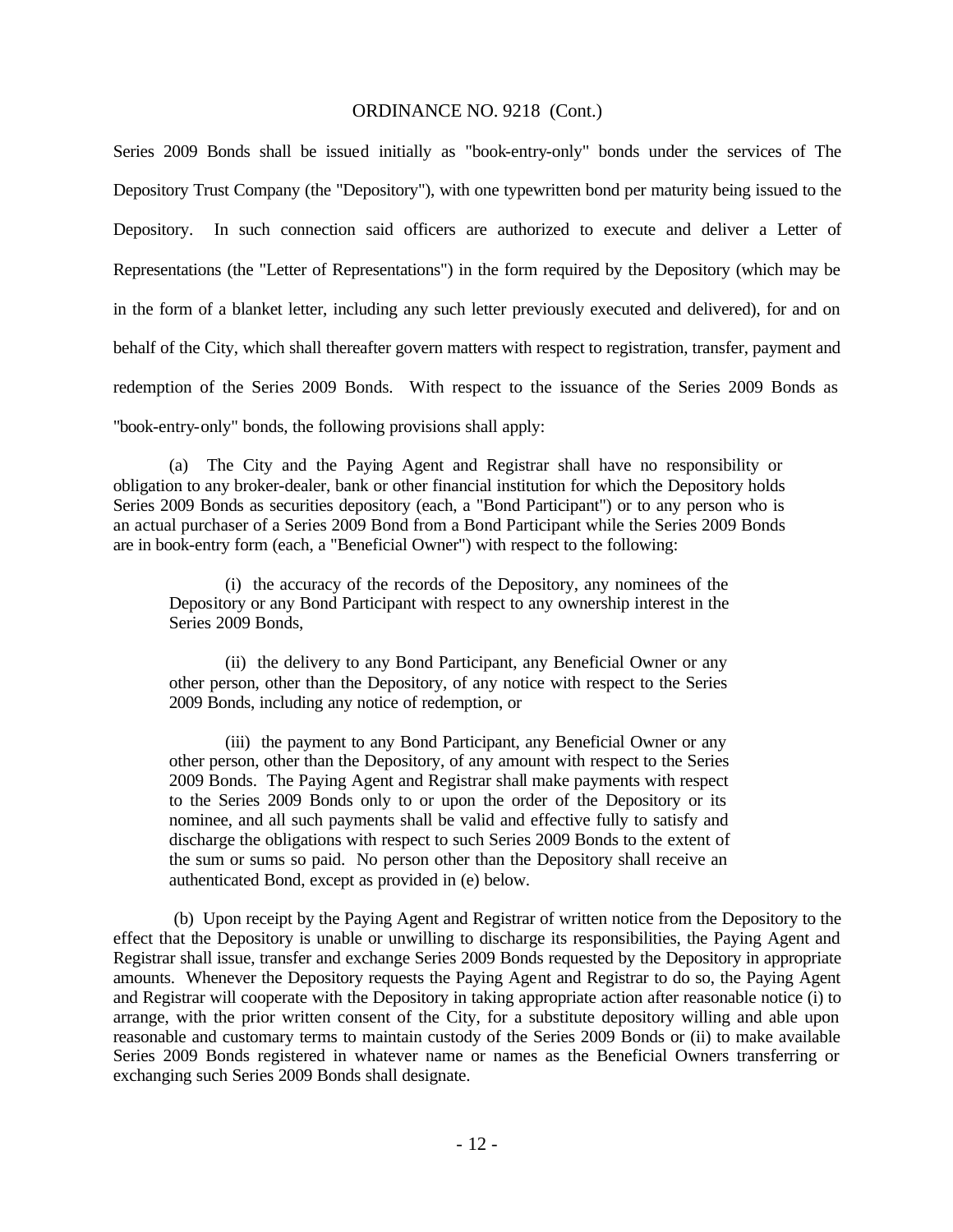(c) If the City determines that it is desirable that certificates representing the Series 2009 Bonds be delivered to the ultimate beneficial owners of the Series 2009 Bonds and so notifies the Paying Agent and Registrar in writing, the Paying Agent and Registrar shall so notify the Depository, whereupon the Depository will notify the Bond Participants of the availability through the Depository of bond certificates representing the Series 2009 Bonds. In such event, the Paying Agent and Registrar shall issue, transfer and exchange bond certificates representing the Series 2009 Bonds as requested by the Depository in appropriate amounts and in authorized denominations.

(d) Notwithstanding any other provision of this Ordinance to the contrary, so long as any Serie s 2009 Bond is registered in the name of the Depository or any nominee thereof, all payments with respect to such Series 2009 Bond and all notices with respect to such Series 2009 Bond shall be made and given, respectively, to the Depository as provided in the Letter of Representations.

(e) Registered ownership of the Series 2009 Bonds may be transferred on the books of registration maintained by the Paying Agent and Registrar, and the Series 2009 Bonds may be delivered in physical form to the following:

(i) any successor securities depository or its nominee; or

(ii) any person, upon (A) the resignation of the Depository from its functions as depository or (B) termination of the use of the Depository pursuant to this Section and the terms of the Paying Agent and Registrar's Agreement.

(f) In the event of any partial redemption of a Series 2009 Bond unless and until such partially redeemed bond has been replaced in accordance with the provisions of this Ordinance, the books and records of the Paying Agent and Registrar shall govern and establish the principal amount of such bond as is then outstanding and all of the Series 2009 Bonds issued to the Depository or its nominee shall contain a legend to such effect.

If for any reason the Depository is terminated or resigns and is not replaced, the City shall immediately provide a supply of printed bond certificates for issuance upon the transfers from the Depository and subsequent transfers or in the event of partial redemption. In the event that such supply of certificates shall be insufficient to meet the requirements of the Paying Agent and Registrar for issuance of replacement certificates upon transfer or partial redemption, the City agrees to order printed an additional supply of such certificates and to direct their execution by manual or facsimile signatures of its then duly qualified and acting Mayor and City Clerk and by imprinting thereon or affixing thereto the City's seal. In case any officer whose signature or facsimile thereof shall appear on any Series 2009 Bond shall cease to be such officer before the delivery of such bond (including such certificates delivered to the Paying Agent and Registrar for issuance upon transfer or partial redemption), such signature or such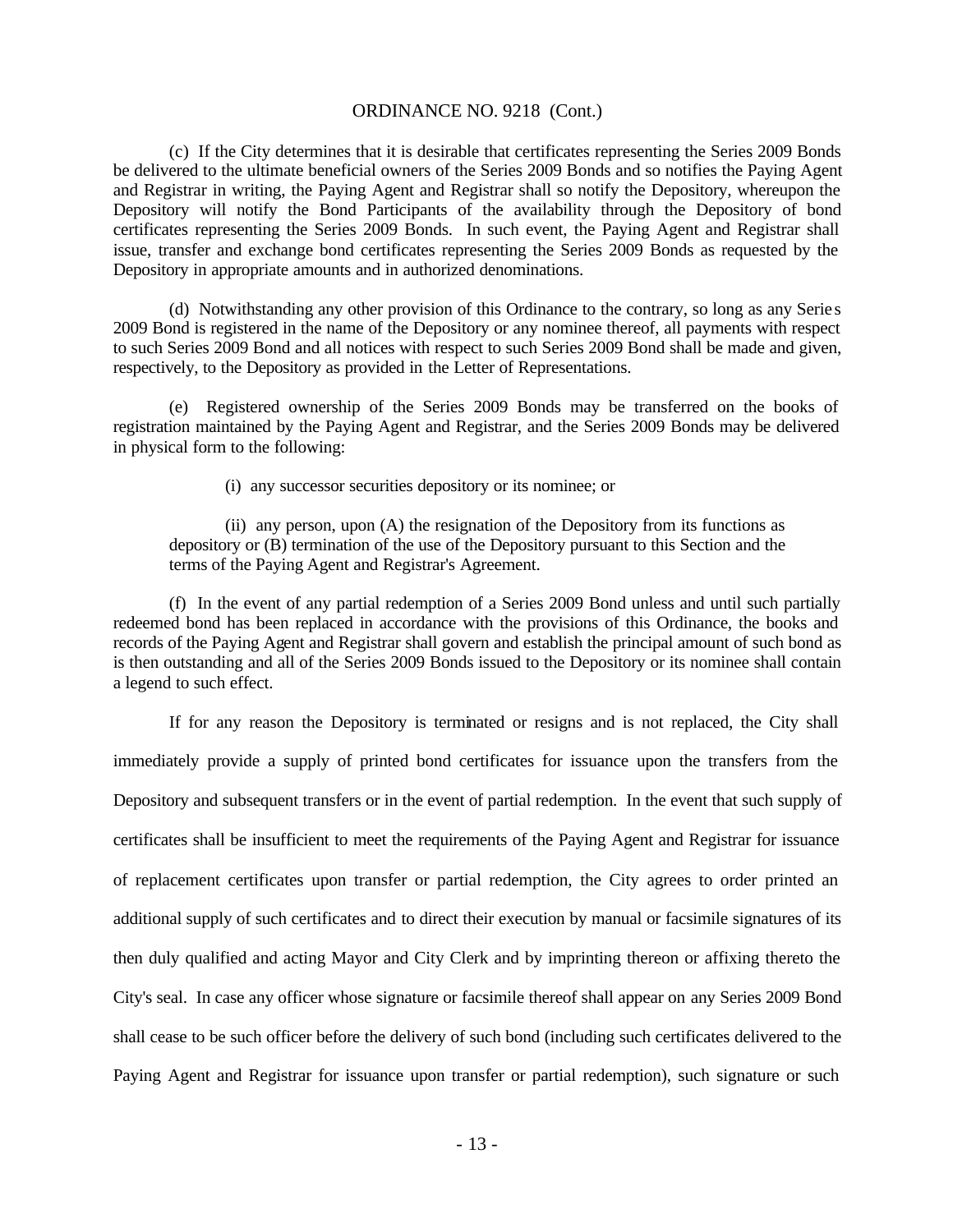facsimile signature shall nevertheless be valid and sufficient for all purposes the same as if such officer or officers had remained in office until the delivery of such bond. The Series 2009 Bonds shall not be valid and binding on the City until authenticated by the Paying Agent and Registrar. The Series 2009 Bonds shall be delivered to the Paying Agent and Registrar for registration and authentication. Upon execution, registration and authentication of the Series 2009 Bonds, they shall be delivered to the City Treasurer, who is authorized to deliver them to Ameritas Investment Corp., as initial purchaser thereof, upon receipt of \_\_\_\_\_\_\_\_% of the principal amount of the Series 2009 Bonds plus accrued interest thereon, if any, to date of payment for the Series 2009 Bonds. Such purchaser and its agents, representatives and counsel (including the City's bond counsel) are hereby authorized to take such actions on behalf of the City as are necessary to effectuate the closing of the issuance and sale of the Series 2009 Bonds, including without limitation, authorizing the release of the Series 2009 Bonds by the Depository at closing. The officers of the City (or any one of them) are hereby authorized to execute and deliver the Bond Purchase Agreement for and on behalf of the City. Said initial purchaser shall have the right to direct the registration of the Series 2009 Bonds and the denominations thereof within each maturity, subject to the restrictions of this Ordinance. The City Clerk shall make and certify a transcript of the proceedings of the Mayor and Council with respect to the Series 2009 Bonds which shall be delivered to said purchaser.

Section 9. Accrued interest, if any, received from the sale of the Series 2009 Bonds shall be applied to pay interest falling due on December 15, 2009. Expenses of issuance of the Series 2009 Bonds may be paid from the proceeds of the Series 2009 Bonds. The remaining proceeds of the Series 2009 Bonds, together with other available City funds as required for such purpose, shall be applied to the payment of the principal of and interest on the Refunded Bonds as called for redemption on the Redemption Date. The Mayor and Council hereby covenant and agree to take all steps necessary and appropriate to provide for the payment, calling and redemption of the Refunded Bonds on the Redemption Date and hereby authorize the officers of the City or any one or more of them to take all actions deemed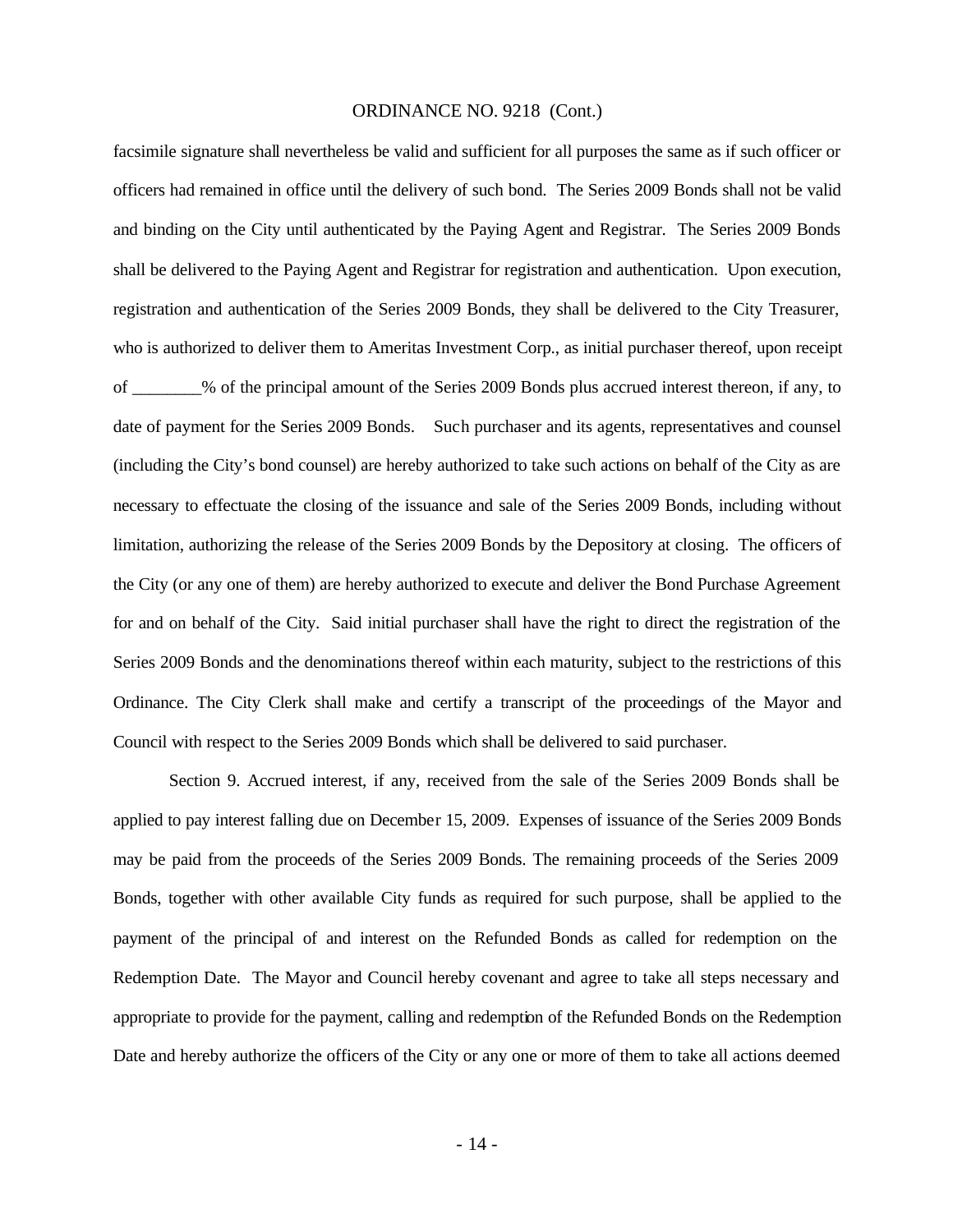necessary in connection with the issuance of the Series 2009 Bonds and the payment and redemption of the Refunded Bonds.

Section 10. The holders of the Series 2009 Bonds shall be subrogated to all rights of the holders of the Refunded Bonds including the right to have special assessments set aside as a sinking fund for the payment of principal thereof and interest thereon, from and after their payment and redemption on the Redemption Date. The City agrees that it shall cause to be levied and collected annually a special levy of taxes on all the taxable property in this City, in addition to all other taxes, sufficient in rate and amount to fully pay the principal of and interest on the Series 2009 Bonds when and as such principal and interest become due.

Section 11. The City hereby covenants to the purchasers and holders of the Series 2009 Bonds hereby authorized that it will make no use of the proceeds of said bond issue, including monies held in any sinking fund for the Series 2009 Bonds, which would cause the Series 2009 Bonds to be arbitrage bonds within the meaning of Sections 103(b) and 148 of the Internal Revenue Code of 1986, as amended (the "Code"), and further covenants to comply with said Sections 103(b) and 148 and all applicable regulations thereunder throughout the term of said bond issue. The City hereby covenants and agrees to take all actions necessary under the Code to maintain the tax exempt status (as to taxpayers generally) of interest payable on the Series 2009 Bonds. The City hereby designates the Series 2009 Bonds as its "qualified tax-exempt obligations" pursuant to Section 265(b)(3)(B)(i)(III) of the Code and covenants and warrants that it does not reasonably expect to issue or have issued on its behalf tax-exempt bonds or other tax-exempt interest bearing obligations aggregating in principal amount more than \$30,000,000 during calendar year 2009 (taking into consideration the exception for current refunding issues), provided that the amount of the Series 2009 Bonds hereby designated shall be reduced as and to the extent that all or a portion of the Series 2009 Bonds may be determined to be "deemed designated" in accordance with the provisions of Section 265(b)(3)(D) of the Code. The officers of the City (or any one of them) are hereby authorized to make allocations of the Series 2009 Bonds (as to principal maturities) and of the proceeds of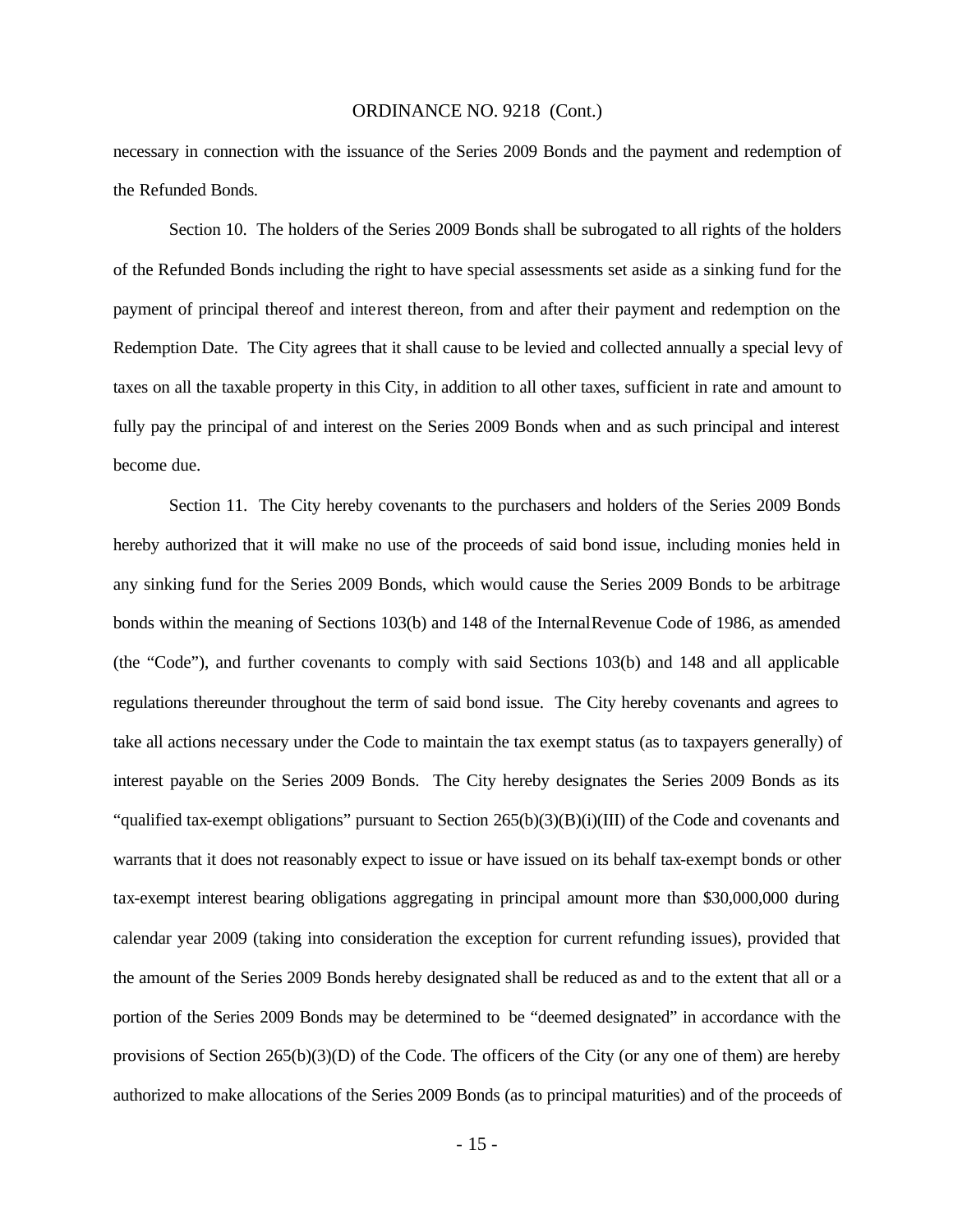the Series 2009 Bonds and debt service funds of the City as may be deemed appropriate under the federal tax laws and regulations, specifically including any allocations relating to the determination of a portion of the Series 2009 Bonds as "deemed designated". Any such allocations made and determinations set forth in a certificate by an officer of the City shall be and constitute authorized determinations made on behalf of the City with the same force and effect as if set forth in this Ordinance.

Section 12. The City's obligations under this Ordinance with respect to any or all of the Series 2009 Bonds herein authorized shall be fully discharged and satisfied as to any or all of such Series 2009 Bonds and any such Series 2009 Bond shall no longer be deemed to be outstanding hereunder if such Series 2009 Bond has been purchased by the City and canceled or when the payment of the principal of and interest thereon to the respective date of maturity or redemption (a) shall have been made or caused to be made in accordance with the terms thereof or (b) shall have been provided for by depositing with the Paying Agent and Registrar, or with a national or state bank having trust powers, or trust company, in trust, solely for such payment (i) sufficient money to make such payment and/or (ii) direct general obligations (including obligations issued or held in book entry form on the books of the Department of Treasury of the United States of America) of or obligations the principal and interest of which are unconditionally guaranteed by the United States of America (herein referred to as "U.S. Government Obligations") in such amount and bearing interest payable and maturing or redeemable at stated fixed prices at the option of the holder as to principal, at such time or times, as will ensure the availability of sufficient money to make such payment; provided, however, that with respect to any Series 2009 Bond to be paid prior to maturity, the City shall have duly called such bond for redemption and given notice of such redemption as provided by law or made irrevocable provision for the giving of such notice. Any money so deposited with a bank or trust company or the Paying Agent and Registrar may be invested or reinvested in U.S. Government Obligations at the direction of the City, and all interest and income from U.S. Government Obligations in the hands of such bank or trust company or Paying Agent and Registrar in excess of the amount required to pay principal of and interest on the Series 2009 Bonds for which such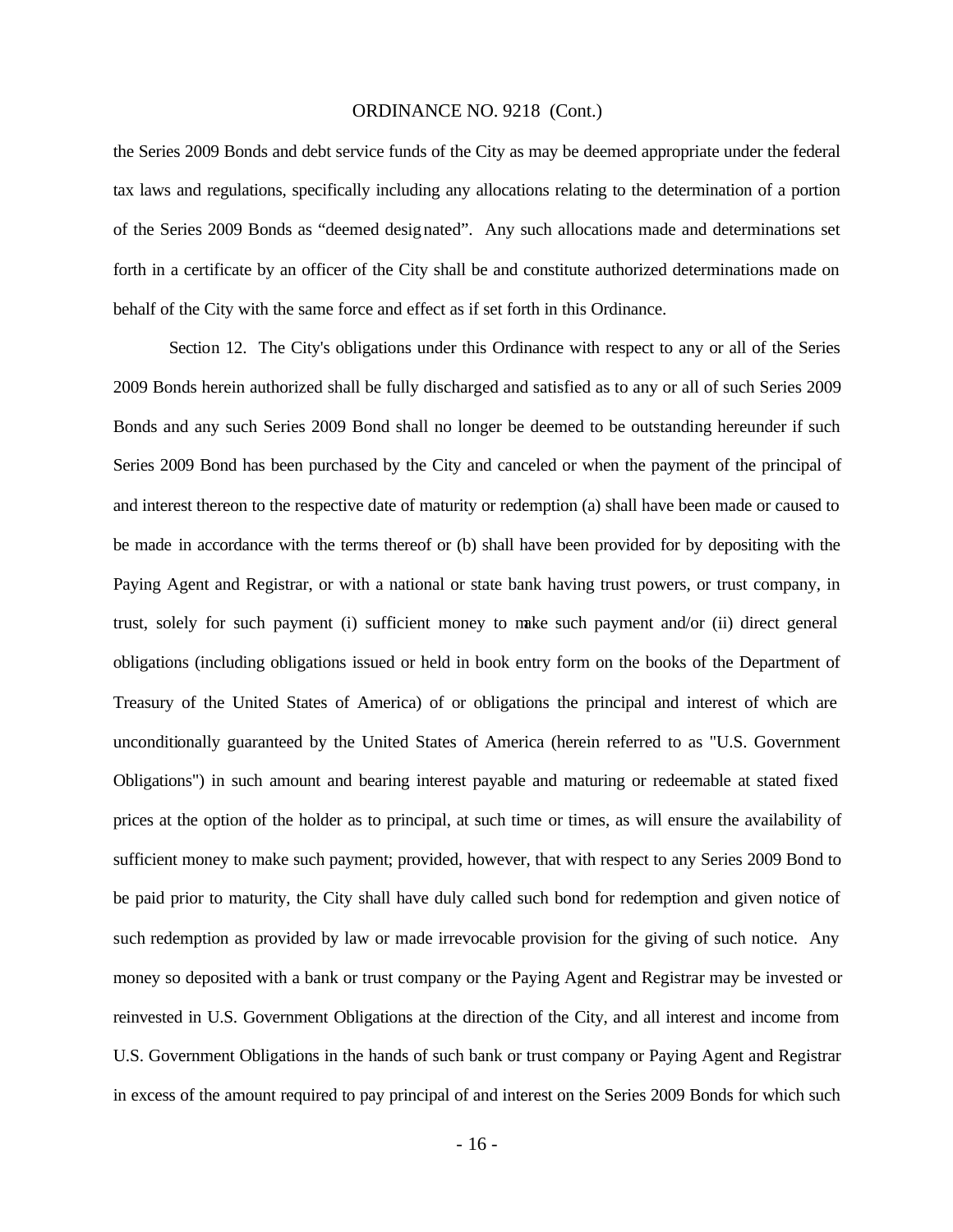monies or U.S. Government Obligations were deposited shall be paid over to the City as and when collected.

Section 13. In accordance with the requirements of Rule 15c2-12 (as now existing or subsequently amended, the "Rule") promulgated by the Securities and Exchange Commission, the City hereby agrees that it will provide the following continuing disclosure information:

(a) to each nationally recognized municipal securities information repository (a "NRMSIR") and to the initial purchaser of the Series 2009 Bonds, the City shall provide annual financial and operating information generally consistent with the information set forth under the heading "SUMMARY FINANCIAL STATEMENT AND OPERATING STATISTICS" in the Official Statement for said bonds and the City's audited financial statements; such information is expected to be available not later than seven months after the end of each fiscal year for the City. Audited financial information shall be provided for governmental and fiduciary fund types based on the modified accrual basis of accounting and as to proprietary fund types on an accrual basis in accordance with generally accepted accounting principles, subject to modification by the City in the future as it may determine appropriate;

(b) in a timely manner to each NRMSIR or to the Municipal Securities Rulemaking Board ("MSRB") (as and to the extent required by the Rule), notice of the occurrence of any of the following events with respect to the Series 2009 Bonds, if in the judgment of the City, such event is material:

- (1) principal and interest payment delinquencies,
- (2) non-payment related defaults,
- (3) unscheduled draws on debt service reserves reflecting financial difficulties (there are no debt service reserves established for the Series 2009 Bonds under the terms of this Ordinance),
- (4) unscheduled draws on credit enhancements reflecting financial difficulties (there is no credit enhancement on the Series 2009 Bonds),
- (5) substitution of credit or liquidity providers, or their failure to perform (not applicable to the Series 2009 Bonds),
- (6) adverse tax opinions or events affecting the tax-exempt status of the Series 2009 Bonds,
- (7) modifications to rights of the Series 2009 Bondholders,
- (8) Series 2009 Bond calls,
- (9) defeasances,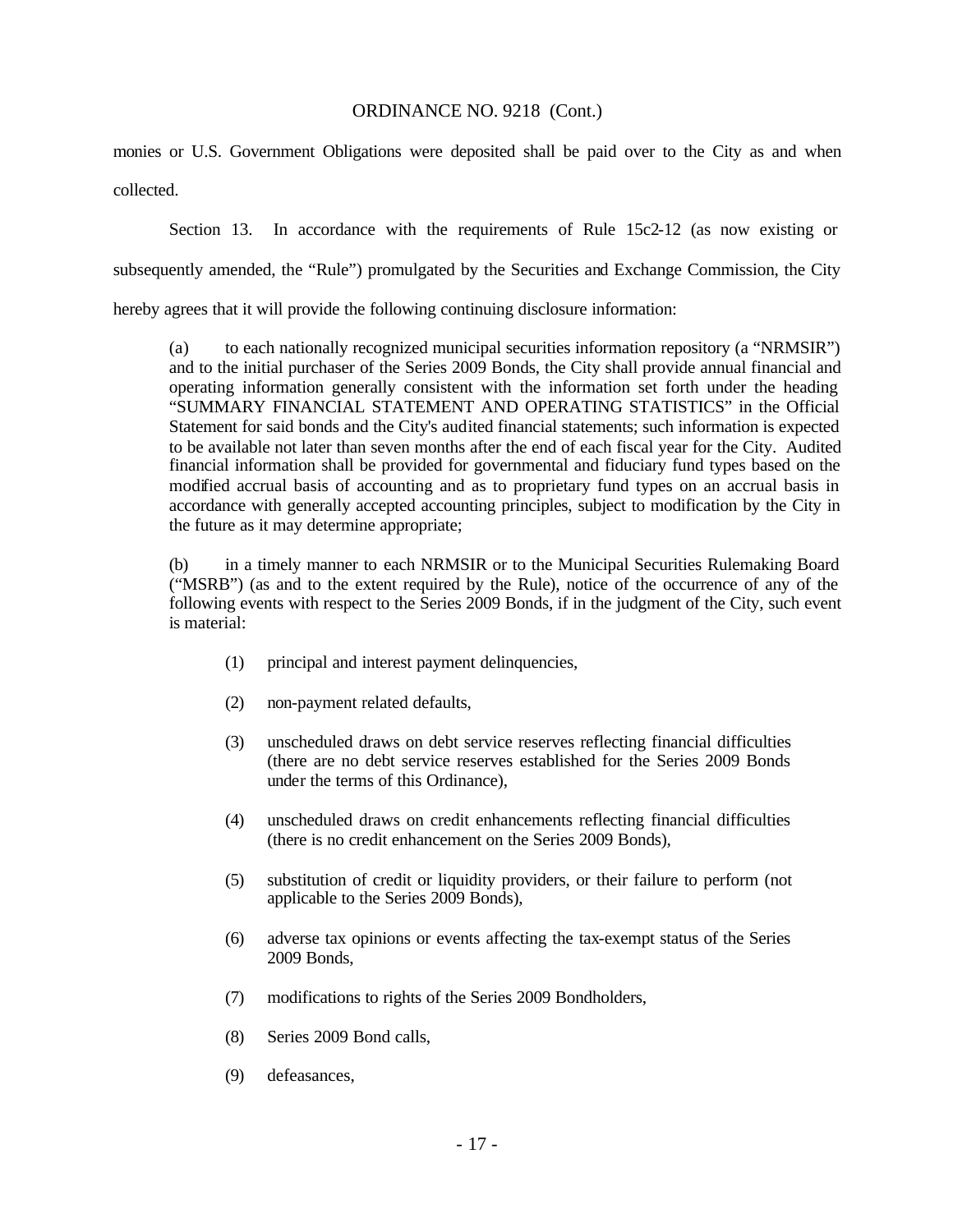- (10) release, substitution, or sale of property securing repayment of the Series 2009 Bonds, and
- (11) rating changes (the Series 2009 Bonds are not rated and no rating for the Series 2009 Bonds is expected to be requested).

The City has not undertaken to provide notic e of the occurrence of any other material event, except the events listed above.

(c) in a timely manner to each NRMSIR or to the MSRB (as and to the extent required by the Rule) notice of any failure on the part of the City to provide required annual financial information not later than seven months from the close of the City's fiscal year.

Any filing with respect to this Ordinance may be made solely by transmitting such filing to the Texas Municipal Advisory Council (the "MAC") as provided at **http://www.disclosureusa.org** unless the United States Securities and Exchange Commission has withdrawn the interpretive advice in its letter to the MAC dated September 7, 2004.

The City reserves the right to modify from time to time the specific types of information provided or the format of the presentation of such information, to the extent necessary or appropriate in the judgment of the City, consistent with the Rule. The City hereby agrees that such covenants are for the benefit of the registered owners of the Series 2009 Bonds (including Beneficial Owners) and that such covenants may be enforced by any registered owner or Beneficial Owner, provided that any such right to enforcement shall be limited to specific enforcement of such undertaking and any failure shall not constitute an event of default under this Ordinance. The continuing disclosure obligations of the City under this Ordinance, as described above, shall cease when none of the Series 2009 Bonds remain outstanding.

Section 14. The Preliminary Official Statement for the Series 2009 Bonds is hereby approved and the Mayor and City Clerk are hereby authorized to approve on behalf of the City a final Official Statement with any changes deemed appropriate by them.

Section 15. This Ordinance shall be in force and take effect from and after its passage and publication in pamphlet form as provided by law.